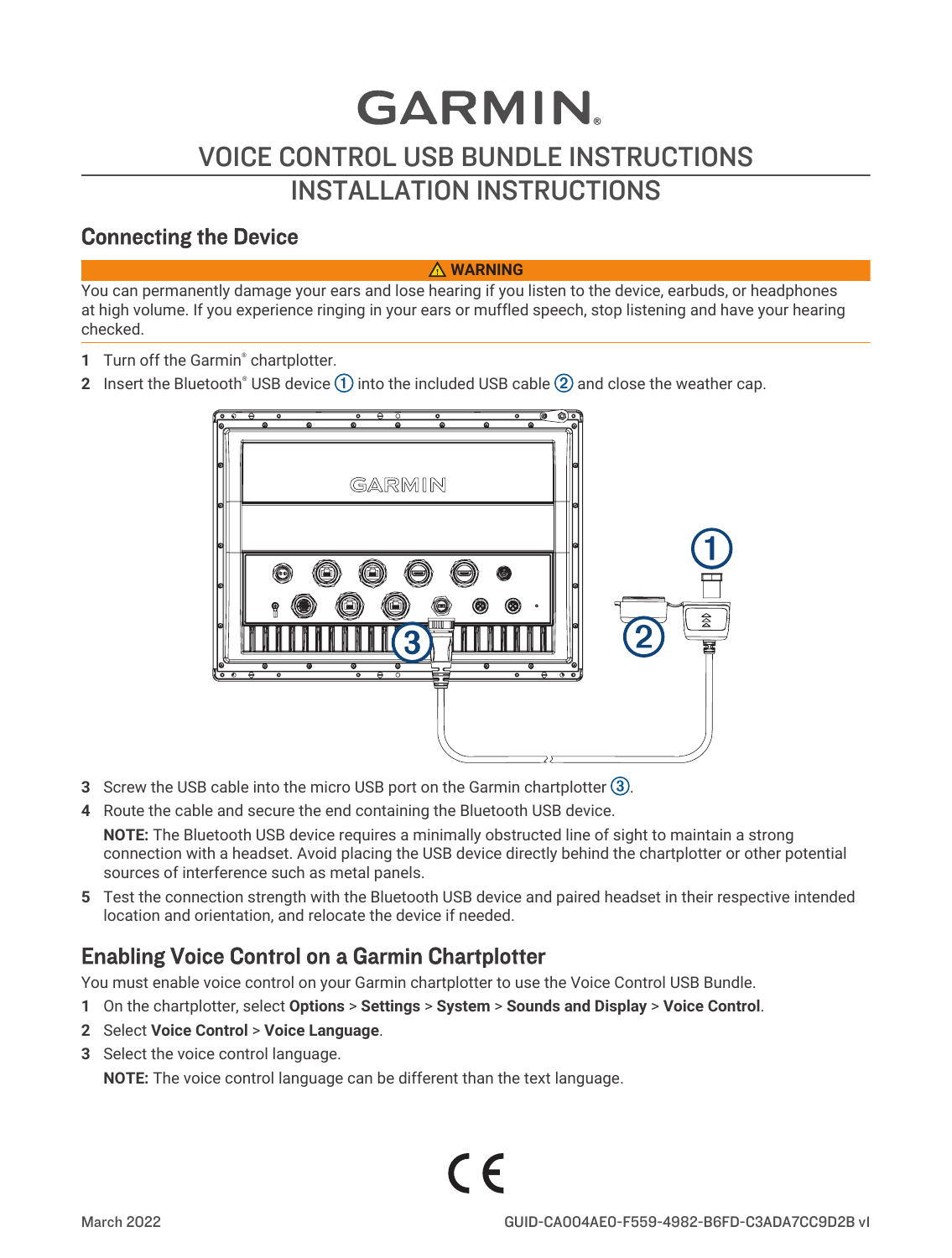#### Supported Headsets

The Voice Control USB module supports headsets and speakers with the following specifications:

- Bluetooth hands-free profile version 1.6 or higher
- mSBC audio codec (16 kHZ)

**NOTE:** Headset manufacturers often list these as "HD Voice" or "Wideband Speech" headsets.

A list of supported headsets is available at [support.garmin.com/marine/.](http://support.garmin.com/marine/)

#### Pairing a Wireless Headset with a Garmin Chartplotter

- **1** On the chartplotter, select **Options** > **Settings** > **Communications** > **Wireless Devices** > **Headsets**.
- **2** Select **Search for Devices**.
- **3** Enable pairing mode on your headset according to the manufacturer's instructions. The name of your headset appears on the chartplotter after it is detected.
- **4** Select the name of your headset.
- **5** Select **Connect**.

**NOTE:** Only one headset can be paired at a time.

Your headset appears on the chartplotter as Paired and Connected.

#### Using a Wireless Headset with a Garmin Chartplotter

Before using a wireless headset for voice control, make sure the volume on your headset is sufficient to hear voice responses.

- **1** Say **OK Garmin**.
- **2** Say a command (*[Chartplotter Voice Commands](#page-2-0)*, page 3).

The chartplotter completes the action or provides a voice response.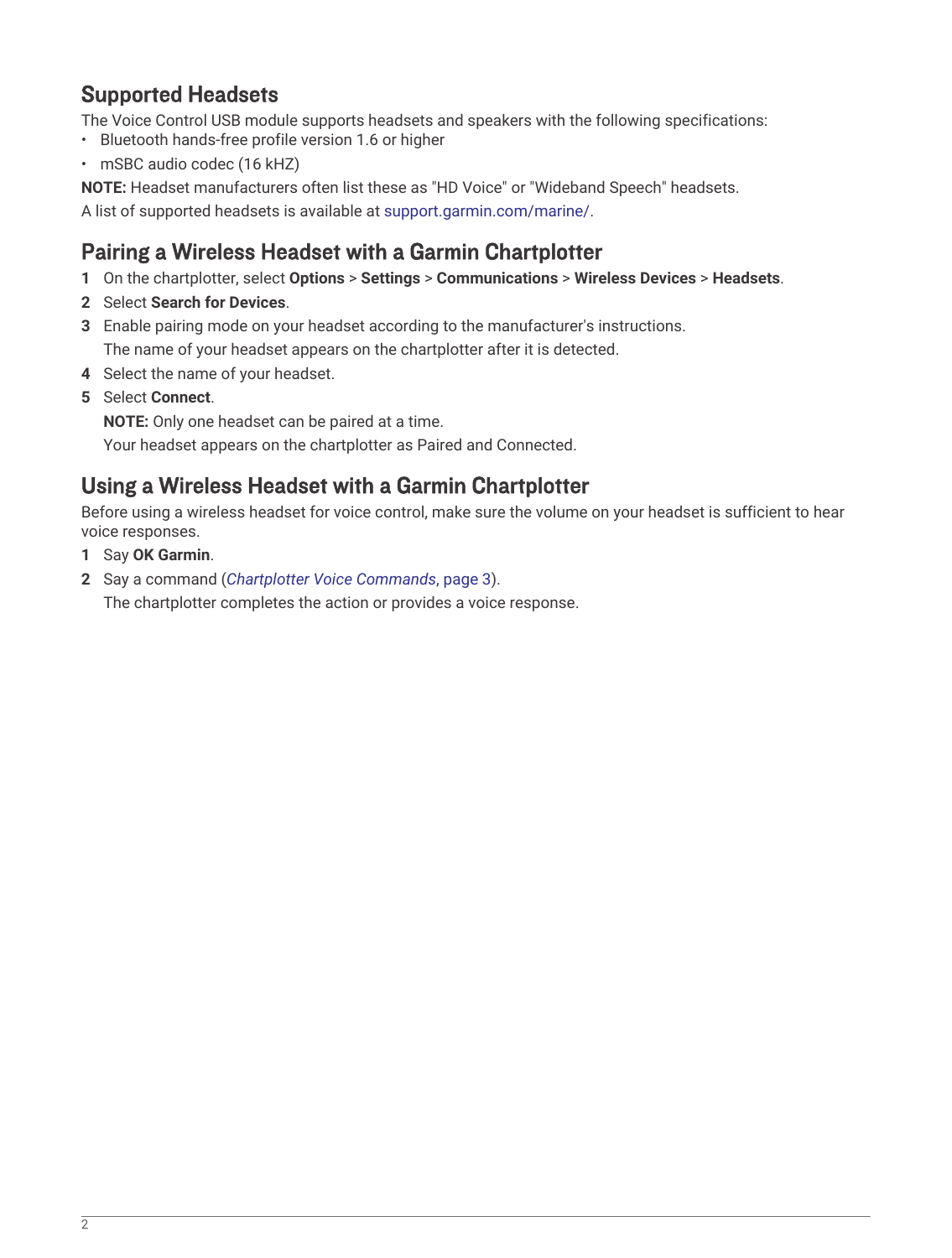#### <span id="page-2-0"></span>Chartplotter Voice Commands

The voice command system is designed to detect natural speech. This is a list of commonly used voice commands, but the device does not require these exact phrases (other than *OK Garmin*). You can try saying variations of these commands in a way that is natural to you. An expanded list of voice commands is available at [garmin.com/support/marine\\_voice\\_commands.](htttp://garmin.com/support/marine_voice_commands)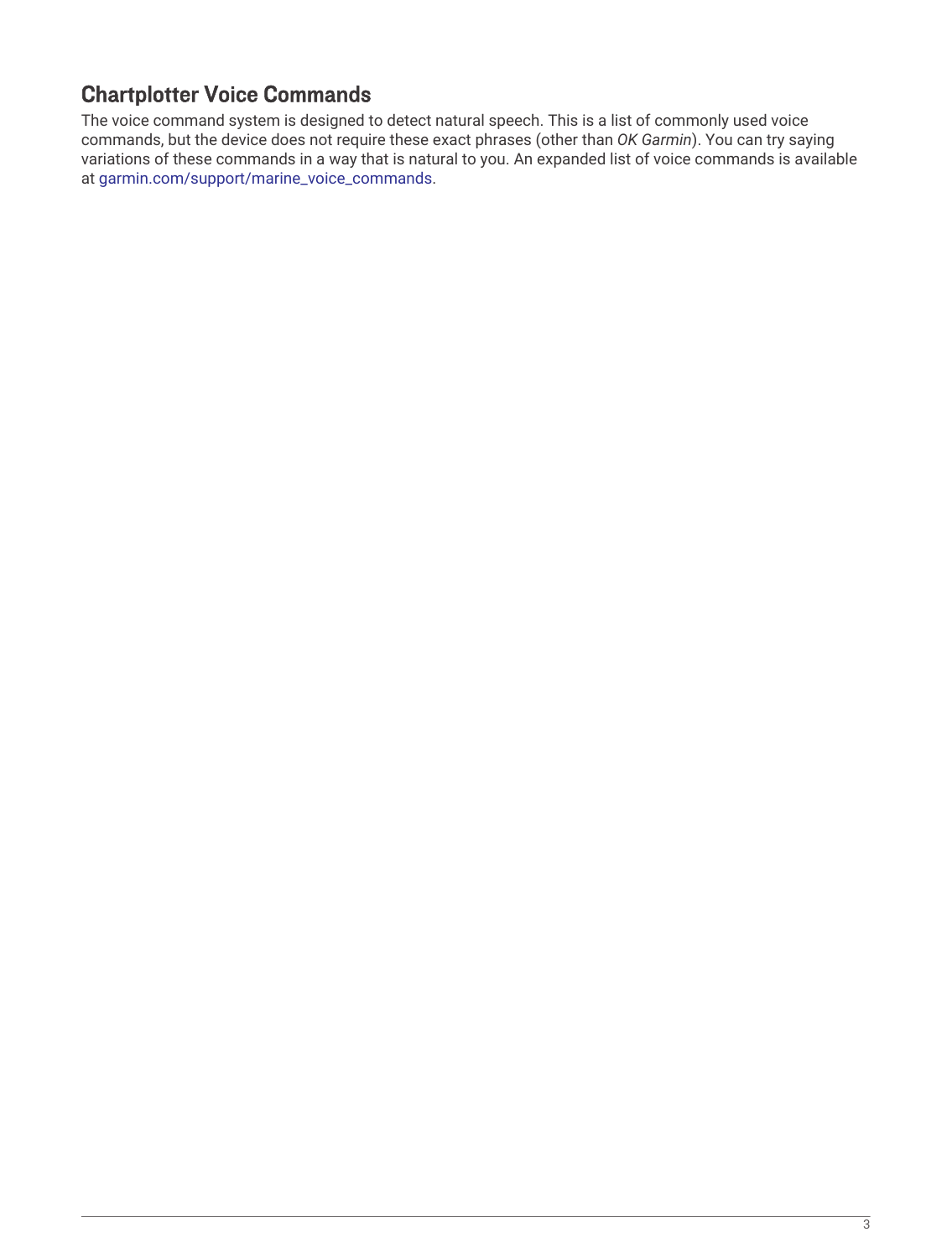| <b>Voice Command</b>                     | <b>Function</b>                                    |
|------------------------------------------|----------------------------------------------------|
| <b>OK Garmin</b>                         | Prepares chartplotter for voice commands           |
| Show Navigation Chart                    | Opens the navigation chart screen                  |
| Show Fishing Chart                       | Opens the fishing chart screen                     |
| Show Radar                               | Opens the radar screen                             |
| Show Sonar                               | Opens the sonar screen                             |
| What's the Depth                         | Replies with depth at current location             |
| What's the Fuel Level                    | Replies with current fuel level                    |
| What's the Engine Temperature            | Replies with current engine temperature            |
| What's the System Unit Voltage           | Replies with current system unit voltage           |
| What's the Distance to the Next Waypoint | Replies with distance to next set waypoint         |
| Tell me the Tide Info                    | Replies with current tide information              |
| Show Media Player                        | Opens the media player                             |
| <b>Play Music</b>                        | Plays the currently selected media                 |
| Pause Music                              | Pauses the currently selected media                |
| Resume                                   | Resumes the currently selected media               |
| <b>Previous Track</b>                    | Returns to the previous track                      |
| <b>Next Track</b>                        | Skips to the next track                            |
| Mute                                     | Mutes media                                        |
| Unmute                                   | Unmutes media                                      |
| Lower Volume                             | Lowers media volume                                |
| Raise Volume                             | Raises media volume                                |
| <b>Show Traditional Sonar</b>            | Opens the traditional sonar screen                 |
| <b>Show Clear View</b>                   | Opens the Garmin ClearVü <sup>™</sup> sonar screen |
| Show Side View                           | Opens the Garmin SideVü" sonar screen              |
| Show Live Scope                          | Opens the LiveScope" screen                        |
| Lock Screen                              | Locks the chartplotter                             |
| <b>Unlock Screen</b>                     | Unlocks the chartplotter                           |
| Home Screen                              | Opens the home screen                              |
| <b>Automatic Brightness</b>              | Enables automatic display brightness adjustment    |
| Raise Brightness                         | Raises display brightness                          |
| Lower Brightness                         | Lowers display brightness                          |
| Sleep Display                            | Puts display to sleep                              |